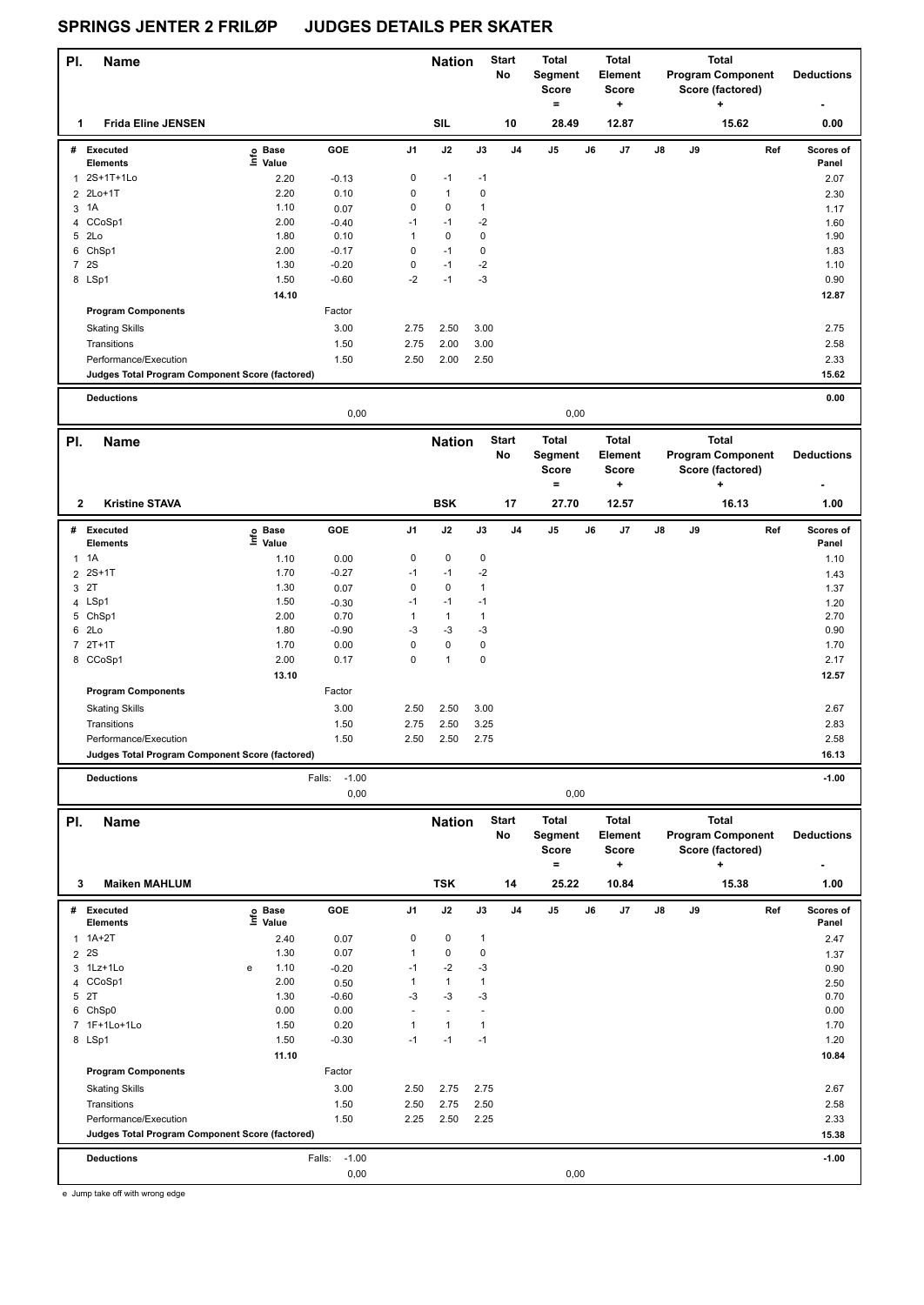| PI.            | <b>Name</b>                                     |   |                   |                   |                | <b>Nation</b>            |      | <b>Start</b><br>No | <b>Total</b><br>Segment<br><b>Score</b><br>۰ |      | Total<br>Element<br><b>Score</b><br>٠ |               |    | Total<br><b>Program Component</b><br>Score (factored)<br>٠ | <b>Deductions</b><br>٠ |
|----------------|-------------------------------------------------|---|-------------------|-------------------|----------------|--------------------------|------|--------------------|----------------------------------------------|------|---------------------------------------|---------------|----|------------------------------------------------------------|------------------------|
| 4              | <b>Elisabeth SOLBERG</b>                        |   |                   |                   |                | <b>TSK</b>               |      | 6                  | 22.06                                        |      | 7.80                                  |               |    | 15.26                                                      | 1.00                   |
| #              | <b>Executed</b><br><b>Elements</b>              |   | e Base<br>E Value | GOE               | J <sub>1</sub> | J2                       | J3   | J <sub>4</sub>     | J <sub>5</sub>                               | J6   | J7                                    | $\mathsf{J}8$ | J9 | Ref                                                        | Scores of<br>Panel     |
|                | 1 1A+1Lo                                        |   | 1.60              | 0.00              | 0              | $\mathbf 0$              | 0    |                    |                                              |      |                                       |               |    |                                                            | 1.60                   |
|                | 2 1F                                            |   | 0.50              | 0.13              | 0              | $\mathbf{1}$             | 1    |                    |                                              |      |                                       |               |    |                                                            | 0.63                   |
|                | 3 CCoSp1                                        |   | 2.00              | $-0.20$           | $-1$           | $\mathbf 0$              | $-1$ |                    |                                              |      |                                       |               |    |                                                            | 1.80                   |
| 4              | 1A                                              |   | 1.10              | 0.00              | 0              | $\mathbf{1}$             | $-1$ |                    |                                              |      |                                       |               |    |                                                            | 1.10                   |
| 5              | 2S<                                             |   | 0.90              | $-0.60$           | $-3$           | $-3$                     | $-3$ |                    |                                              |      |                                       |               |    |                                                            | 0.30                   |
|                | 6 LSp1                                          |   | 1.50              | $-0.60$           | $-1$           | $-2$                     | $-3$ |                    |                                              |      |                                       |               |    |                                                            | 0.90                   |
| $\overline{7}$ | ChSp0                                           |   | 0.00              | 0.00              |                | $\overline{\phantom{a}}$ |      |                    |                                              |      |                                       |               |    |                                                            | 0.00                   |
|                | 8 1Lz+1Lo+1Lo                                   | e | 1.60              | $-0.13$           | $-1$           | 0                        | -3   |                    |                                              |      |                                       |               |    |                                                            | 1.47                   |
|                |                                                 |   | 9.20              |                   |                |                          |      |                    |                                              |      |                                       |               |    |                                                            | 7.80                   |
|                | <b>Program Components</b>                       |   |                   | Factor            |                |                          |      |                    |                                              |      |                                       |               |    |                                                            |                        |
|                | <b>Skating Skills</b>                           |   |                   | 3.00              | 2.25           | 2.75                     | 2.50 |                    |                                              |      |                                       |               |    |                                                            | 2.50                   |
|                | Transitions                                     |   |                   | 1.50              | 2.50           | 3.00                     | 2.75 |                    |                                              |      |                                       |               |    |                                                            | 2.75                   |
|                | Performance/Execution                           |   |                   | 1.50              | 2.50           | 2.50                     | 2.25 |                    |                                              |      |                                       |               |    |                                                            | 2.42                   |
|                | Judges Total Program Component Score (factored) |   |                   |                   |                |                          |      |                    |                                              |      |                                       |               |    |                                                            | 15.26                  |
|                | <b>Deductions</b>                               |   |                   | $-1.00$<br>Falls: |                |                          |      |                    |                                              |      |                                       |               |    |                                                            | $-1.00$                |
|                |                                                 |   |                   | 0.00              |                |                          |      |                    |                                              | 0,00 |                                       |               |    |                                                            |                        |

< Under-rotated jump e Jump take off with wrong edge

| PI.          | <b>Name</b>                                     |      |                      |            |                | <b>Nation</b> |      | <b>Start</b><br>No | <b>Total</b><br>Segment<br><b>Score</b><br>= |      | <b>Total</b><br>Element<br><b>Score</b><br>٠ |               |    | <b>Total</b><br><b>Program Component</b><br>Score (factored)<br>÷ | <b>Deductions</b>  |
|--------------|-------------------------------------------------|------|----------------------|------------|----------------|---------------|------|--------------------|----------------------------------------------|------|----------------------------------------------|---------------|----|-------------------------------------------------------------------|--------------------|
| 5            | <b>Helle UNDRUM</b>                             |      |                      |            |                | <b>TT</b>     |      | 8                  | 21.66                                        |      | 9.54                                         |               |    | 12.12                                                             | 0.00               |
| #            | Executed<br><b>Elements</b>                     | lnfo | <b>Base</b><br>Value | <b>GOE</b> | J <sub>1</sub> | J2            | J3   | J <sub>4</sub>     | J5                                           | J6   | J7                                           | $\mathsf{J}8$ | J9 | Ref                                                               | Scores of<br>Panel |
| $\mathbf{1}$ | 1Lz                                             | e    | 0.60                 | $-0.10$    | $-1$           | $\pmb{0}$     | $-2$ |                    |                                              |      |                                              |               |    |                                                                   | 0.50               |
|              | $2 \t1A2$                                       |      | 0.80                 | $-0.60$    | -3             | $-3$          | $-3$ |                    |                                              |      |                                              |               |    |                                                                   | 0.20               |
| 3            | CCoSp1                                          |      | 2.00                 | 0.17       | 0              | $\mathbf{1}$  | 0    |                    |                                              |      |                                              |               |    |                                                                   | 2.17               |
|              | 4 1Lo+1Lo                                       |      | 1.00                 | 0.00       | 0              | 0             | 0    |                    |                                              |      |                                              |               |    |                                                                   | 1.00               |
|              | 5 1F+1Lo+1T                                     |      | 1.40                 | 0.07       |                | $\mathbf 0$   | 0    |                    |                                              |      |                                              |               |    |                                                                   | 1.47               |
| 6            | ChSp1                                           |      | 2.00                 | 0.70       |                |               |      |                    |                                              |      |                                              |               |    |                                                                   | 2.70               |
|              | 7 1F                                            |      | 0.50                 | 0.20       |                |               |      |                    |                                              |      |                                              |               |    |                                                                   | 0.70               |
|              | 8 LSp1                                          |      | 1.50                 | $-0.70$    | $-2$           | $-2$          | $-3$ |                    |                                              |      |                                              |               |    |                                                                   | 0.80               |
|              |                                                 |      | 9.80                 |            |                |               |      |                    |                                              |      |                                              |               |    |                                                                   | 9.54               |
|              | <b>Program Components</b>                       |      |                      | Factor     |                |               |      |                    |                                              |      |                                              |               |    |                                                                   |                    |
|              | <b>Skating Skills</b>                           |      |                      | 3.00       | 2.00           | 2.25          | 2.00 |                    |                                              |      |                                              |               |    |                                                                   | 2.08               |
|              | Transitions                                     |      |                      | 1.50       | 1.75           | 2.25          | 1.75 |                    |                                              |      |                                              |               |    |                                                                   | 1.92               |
|              | Performance/Execution                           |      |                      | 1.50       | 2.25           | 2.00          | 1.75 |                    |                                              |      |                                              |               |    |                                                                   | 2.00               |
|              | Judges Total Program Component Score (factored) |      |                      |            |                |               |      |                    |                                              |      |                                              |               |    |                                                                   | 12.12              |
|              | <b>Deductions</b>                               |      |                      |            |                |               |      |                    |                                              |      |                                              |               |    |                                                                   | 0.00               |
|              |                                                 |      |                      | 0,00       |                |               |      |                    |                                              | 0,00 |                                              |               |    |                                                                   |                    |

< Under-rotated jump e Jump take off with wrong edge

| No<br><b>Program Component</b><br>Segment<br>Element<br><b>Score</b><br><b>Score</b><br>Score (factored)<br>٠<br>÷<br>$\ddot{}$                                   |                           |
|-------------------------------------------------------------------------------------------------------------------------------------------------------------------|---------------------------|
| Ella ROLL-LUND<br><b>TT</b><br>11<br>21.50<br>8.61<br>12.89<br>6                                                                                                  | 0.00                      |
| GOE<br>J2<br>J <sub>1</sub><br>J3<br>J <sub>5</sub><br>J7<br>J8<br>J9<br>J <sub>4</sub><br>J6<br>#<br>Executed<br><b>Base</b><br>١nfo<br>Value<br><b>Elements</b> | Ref<br>Scores of<br>Panel |
| 1 1Lz+1Lo+1Lo<br>$-2$<br>$-1$<br>$-1$<br>1.60<br>$-0.13$<br>е                                                                                                     | 1.47                      |
| 0.00<br>1Lo<br>0.50<br>0<br>0<br>0<br>$\overline{2}$                                                                                                              | 0.50                      |
| $-3$<br>$-3$<br>1A<<br>0.80<br>$-3$<br>3<br>$-0.60$                                                                                                               | 0.20                      |
| CCoSp2<br>$\mathbf{1}$<br>2.50<br>0<br>0<br>0.17<br>4                                                                                                             | 2.67                      |
| $-2$<br>5 LSp1<br>1.50<br>$-0.40$<br>$-1$<br>$-1$                                                                                                                 | 1.10                      |
| 6 ChSp1<br>2.00<br>$-0.33$<br>0<br>$-1$<br>$-1$                                                                                                                   | 1.67                      |
| $\mathbf 0$<br>7 1Lo+1Lo<br>0.00<br>0<br>1.00<br>0                                                                                                                | 1.00                      |
| 9.90                                                                                                                                                              | 8.61                      |
| Factor<br><b>Program Components</b>                                                                                                                               |                           |
| 2.25<br>3.00<br>2.00<br>2.25<br><b>Skating Skills</b>                                                                                                             | 2.17                      |
| 1.50<br>2.25<br>2.00<br>Transitions<br>1.75                                                                                                                       | 2.00                      |
| Performance/Execution<br>2.25<br>1.50<br>2.00<br>2.50                                                                                                             | 2.25                      |
| Judges Total Program Component Score (factored)                                                                                                                   | 12.89                     |
| <b>Deductions</b>                                                                                                                                                 | 0.00                      |
| 0,00<br>0,00                                                                                                                                                      |                           |

< Under-rotated jump e Jump take off with wrong edge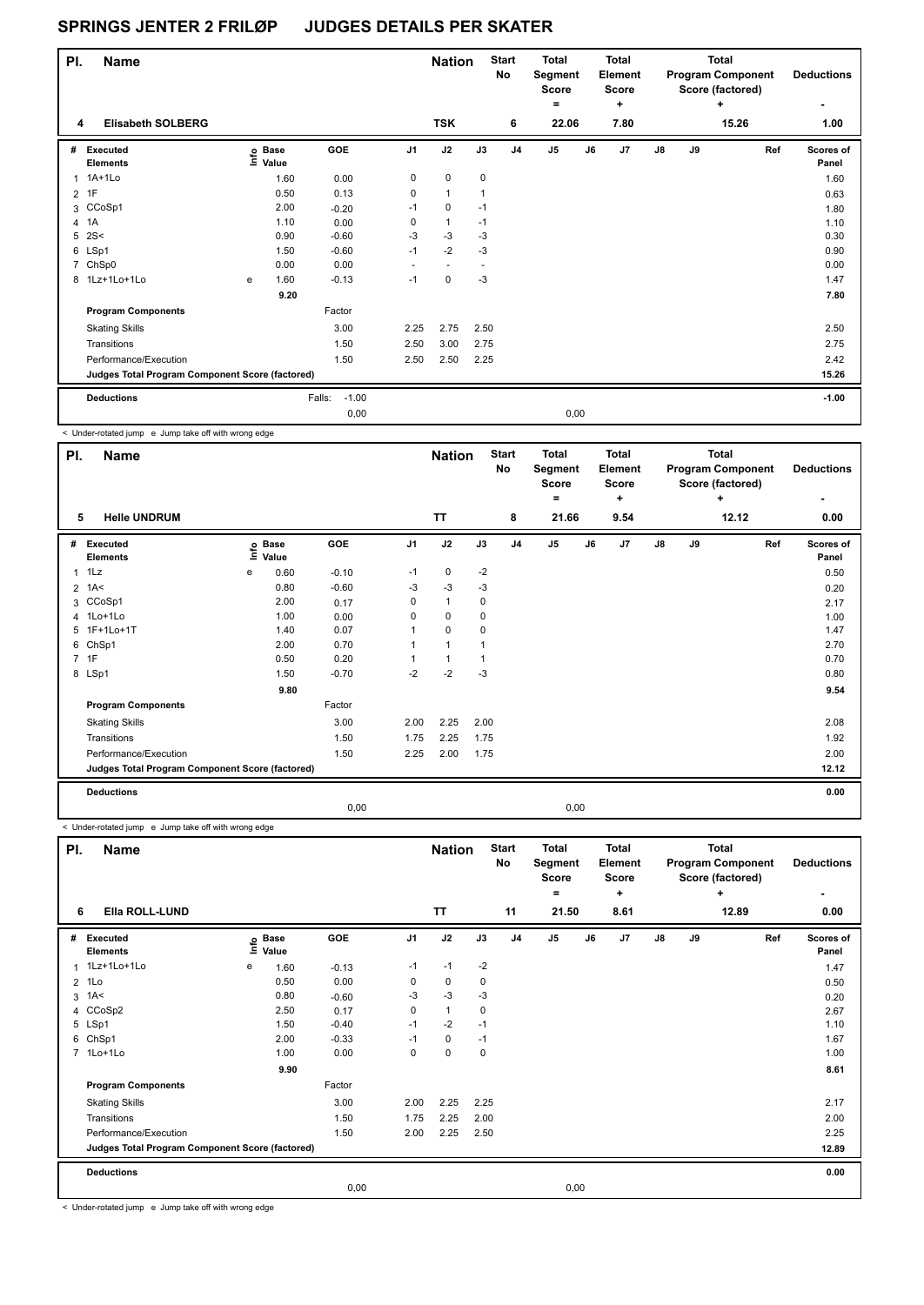| PI. | <b>Name</b>                                     |   |                            |                   |                | <b>Nation</b>            |      | <b>Start</b><br>No | <b>Total</b><br>Segment<br>Score |      | <b>Total</b><br>Element<br>Score |               |    | <b>Total</b><br><b>Program Component</b><br>Score (factored) | <b>Deductions</b>  |
|-----|-------------------------------------------------|---|----------------------------|-------------------|----------------|--------------------------|------|--------------------|----------------------------------|------|----------------------------------|---------------|----|--------------------------------------------------------------|--------------------|
| 7   | <b>Emily NATHAN</b>                             |   |                            |                   |                | <b>OSK</b>               |      | 12                 | $\equiv$<br>20.76                |      | ٠<br>7.88                        |               |    | ٠<br>14.88                                                   | ٠<br>2.00          |
| #   | Executed<br><b>Elements</b>                     |   | e Base<br>E Value<br>Value | GOE               | J <sub>1</sub> | J2                       | J3   | J <sub>4</sub>     | J <sub>5</sub>                   | J6   | J7                               | $\mathsf{J}8$ | J9 | Ref                                                          | Scores of<br>Panel |
| 1   | 1Lz+1A+1T                                       | e | 2.10                       | $-0.33$           | $-1$           | $-1$                     | $-3$ |                    |                                  |      |                                  |               |    |                                                              | 1.77               |
|     | 2 2S+SEQ                                        |   | 1.04                       | $-0.60$           | $-3$           | $-3$                     | $-3$ |                    |                                  |      |                                  |               |    |                                                              | 0.44               |
|     | 3 CCoSp1                                        |   | 2.00                       | $-0.10$           | 0              | $\mathbf 0$              | $-1$ |                    |                                  |      |                                  |               |    |                                                              | 1.90               |
|     | 4 ChSp0                                         |   | 0.00                       | 0.00              | ٠              | $\overline{\phantom{a}}$ |      |                    |                                  |      |                                  |               |    |                                                              | 0.00               |
| 5   | <b>2S</b>                                       |   | 1.30                       | $-0.60$           | $-3$           | $-3$                     | -3   |                    |                                  |      |                                  |               |    |                                                              | 0.70               |
| 6   | 1A                                              |   | 1.10                       | 0.00              | $\Omega$       | $\mathbf 0$              | 0    |                    |                                  |      |                                  |               |    |                                                              | 1.10               |
|     | 7 LSp1                                          |   | 1.50                       | $-0.03$           |                | $-1$                     | $-1$ |                    |                                  |      |                                  |               |    |                                                              | 1.47               |
|     | 8 1Lo                                           |   | 0.50                       | 0.00              | 0              | $\mathbf 0$              | 0    |                    |                                  |      |                                  |               |    |                                                              | 0.50               |
|     |                                                 |   | 9.54                       |                   |                |                          |      |                    |                                  |      |                                  |               |    |                                                              | 7.88               |
|     | <b>Program Components</b>                       |   |                            | Factor            |                |                          |      |                    |                                  |      |                                  |               |    |                                                              |                    |
|     | <b>Skating Skills</b>                           |   |                            | 3.00              | 2.25           | 2.25                     | 2.75 |                    |                                  |      |                                  |               |    |                                                              | 2.42               |
|     | Transitions                                     |   |                            | 1.50              | 2.75           | 2.25                     | 2.50 |                    |                                  |      |                                  |               |    |                                                              | 2.50               |
|     | Performance/Execution                           |   |                            | 1.50              | 2.75           | 2.50                     | 2.50 |                    |                                  |      |                                  |               |    |                                                              | 2.58               |
|     | Judges Total Program Component Score (factored) |   |                            |                   |                |                          |      |                    |                                  |      |                                  |               |    |                                                              | 14.88              |
|     | <b>Deductions</b>                               |   |                            | $-2.00$<br>Falls: |                |                          |      |                    |                                  |      |                                  |               |    |                                                              | $-2.00$            |
|     |                                                 |   |                            | 0,00              |                |                          |      |                    |                                  | 0,00 |                                  |               |    |                                                              |                    |

e Jump take off with wrong edge

| PI.            | <b>Name</b>                                     |   |                                  |                   |                | <b>Nation</b> |      | <b>Start</b><br><b>No</b> | <b>Total</b><br>Segment<br>Score<br>۰ |      | Total<br>Element<br><b>Score</b><br>٠ |    |    | Total<br><b>Program Component</b><br>Score (factored)<br>$\ddot{}$ | <b>Deductions</b>         |
|----------------|-------------------------------------------------|---|----------------------------------|-------------------|----------------|---------------|------|---------------------------|---------------------------------------|------|---------------------------------------|----|----|--------------------------------------------------------------------|---------------------------|
| 8              | <b>Vilde RYGG</b>                               |   |                                  |                   |                | <b>TSK</b>    |      | 9                         | 20.64                                 |      | 9.74                                  |    |    | 11.90                                                              | 1.00                      |
| #              | <b>Executed</b><br><b>Elements</b>              |   | <b>Base</b><br>e Base<br>⊑ Value | GOE               | J <sub>1</sub> | J2            | J3   | J <sub>4</sub>            | J <sub>5</sub>                        | J6   | J7                                    | J8 | J9 | Ref                                                                | <b>Scores of</b><br>Panel |
| 1              | 2Lo                                             |   | 1.80                             | $-0.90$           | $-3$           | $-3$          | $-3$ |                           |                                       |      |                                       |    |    |                                                                    | 0.90                      |
| $\overline{2}$ | 2T                                              |   | 1.30                             | 0.00              | 0              | $\mathbf 0$   | 0    |                           |                                       |      |                                       |    |    |                                                                    | 1.30                      |
|                | 3 CCoSp1                                        |   | 2.00                             | $-0.40$           | $-2$           | $\mathbf 0$   | $-2$ |                           |                                       |      |                                       |    |    |                                                                    | 1.60                      |
| 4              | 2S+SEQ                                          |   | 1.04                             | $-0.40$           | $-2$           | $-2$          | $-2$ |                           |                                       |      |                                       |    |    |                                                                    | 0.64                      |
| 5              | ChSp1                                           |   | 2.00                             | $-0.50$           | $-1$           | $-1$          | $-1$ |                           |                                       |      |                                       |    |    |                                                                    | 1.50                      |
| 6              | 1A                                              |   | 1.10                             | 0.00              | 0              | $\mathbf 0$   | 0    |                           |                                       |      |                                       |    |    |                                                                    | 1.10                      |
| 7              | FCSp1                                           |   | 1.90                             | $-0.60$           | $-2$           | $-2$          | $-2$ |                           |                                       |      |                                       |    |    |                                                                    | 1.30                      |
|                | 8 1Lz+1Lo+1T                                    | e | 1.50                             | $-0.10$           | $-1$           | $-1$          | $-1$ |                           |                                       |      |                                       |    |    |                                                                    | 1.40                      |
|                |                                                 |   | 12.64                            |                   |                |               |      |                           |                                       |      |                                       |    |    |                                                                    | 9.74                      |
|                | <b>Program Components</b>                       |   |                                  | Factor            |                |               |      |                           |                                       |      |                                       |    |    |                                                                    |                           |
|                | <b>Skating Skills</b>                           |   |                                  | 3.00              | 2.00           | 2.25          | 2.25 |                           |                                       |      |                                       |    |    |                                                                    | 2.17                      |
|                | Transitions                                     |   |                                  | 1.50              | 1.50           | 2.25          | 2.00 |                           |                                       |      |                                       |    |    |                                                                    | 1.92                      |
|                | Performance/Execution                           |   |                                  | 1.50              | 1.75           | 1.75          | 1.50 |                           |                                       |      |                                       |    |    |                                                                    | 1.67                      |
|                | Judges Total Program Component Score (factored) |   |                                  |                   |                |               |      |                           |                                       |      |                                       |    |    |                                                                    | 11.90                     |
|                | <b>Deductions</b>                               |   |                                  | $-1.00$<br>Falls: |                |               |      |                           |                                       |      |                                       |    |    |                                                                    | $-1.00$                   |
|                |                                                 |   |                                  | 0,00              |                |               |      |                           |                                       | 0,00 |                                       |    |    |                                                                    |                           |

e Jump take off with wrong edge

| PI.            | Name                                            |                              |         |                |             | <b>Nation</b> | <b>Start</b><br>No | <b>Total</b><br>Segment<br><b>Score</b><br>٠ |      | <b>Total</b><br>Element<br><b>Score</b><br>+ |               |    | <b>Total</b><br><b>Program Component</b><br>Score (factored)<br>÷ | <b>Deductions</b>  |
|----------------|-------------------------------------------------|------------------------------|---------|----------------|-------------|---------------|--------------------|----------------------------------------------|------|----------------------------------------------|---------------|----|-------------------------------------------------------------------|--------------------|
| 9              | Line OMLI-MOE                                   |                              |         |                | <b>BSK</b>  |               | 1                  | 20.24                                        |      | 9.60                                         |               |    | 10.64                                                             | 0.00               |
| #              | Executed<br><b>Elements</b>                     | <b>Base</b><br>١nfo<br>Value | GOE     | J <sub>1</sub> | J2          | J3            | J <sub>4</sub>     | J <sub>5</sub>                               | J6   | J7                                           | $\mathsf{J}8$ | J9 | Ref                                                               | Scores of<br>Panel |
| 1              | LSp1                                            | 1.50                         | 0.17    | 1              | $\mathbf 0$ | 0             |                    |                                              |      |                                              |               |    |                                                                   | 1.67               |
| $\overline{2}$ | 1A                                              | 1.10                         | $-0.20$ | $-1$           | $-1$        | $-1$          |                    |                                              |      |                                              |               |    |                                                                   | 0.90               |
| 3              | 2S<<                                            | 0.40                         | $-0.30$ | $-3$           | $-3$        | $-3$          |                    |                                              |      |                                              |               |    |                                                                   | 0.10               |
|                | 4 ChSp1                                         | 2.00                         | $-0.33$ | $-1$           | $\mathbf 0$ | $-1$          |                    |                                              |      |                                              |               |    |                                                                   | 1.67               |
|                | 5 1F+2Lo<<                                      | 1.00                         | $-0.30$ | -3             | $-3$        | $-3$          |                    |                                              |      |                                              |               |    |                                                                   | 0.70               |
| 6              | 1Lz+1A+1Lo+SEQ                                  | 1.36                         | $-0.20$ | $-1$           | $-1$        | $-1$          |                    |                                              |      |                                              |               |    |                                                                   | 1.16               |
| $\overline{7}$ | CCoSp1                                          | 2.00                         | $-0.10$ | $-1$           | $\Omega$    | 0             |                    |                                              |      |                                              |               |    |                                                                   | 1.90               |
| 8              | 2Lo                                             | 1.80                         | $-0.30$ | $-1$           | $-1$        | $-1$          |                    |                                              |      |                                              |               |    |                                                                   | 1.50               |
|                |                                                 | 11.16                        |         |                |             |               |                    |                                              |      |                                              |               |    |                                                                   | 9.60               |
|                | <b>Program Components</b>                       |                              | Factor  |                |             |               |                    |                                              |      |                                              |               |    |                                                                   |                    |
|                | <b>Skating Skills</b>                           |                              | 3.00    | 1.75           | 2.00        | 2.00          |                    |                                              |      |                                              |               |    |                                                                   | 1.92               |
|                | Transitions                                     |                              | 1.50    | 2.00           | 1.75        | 1.50          |                    |                                              |      |                                              |               |    |                                                                   | 1.75               |
|                | Performance/Execution                           |                              | 1.50    | 1.50           | 1.50        | 1.50          |                    |                                              |      |                                              |               |    |                                                                   | 1.50               |
|                | Judges Total Program Component Score (factored) |                              |         |                |             |               |                    |                                              |      |                                              |               |    |                                                                   | 10.64              |
|                | <b>Deductions</b>                               |                              |         |                |             |               |                    |                                              |      |                                              |               |    |                                                                   | 0.00               |
|                |                                                 |                              | 0,00    |                |             |               |                    |                                              | 0,00 |                                              |               |    |                                                                   |                    |

<< Downgraded jump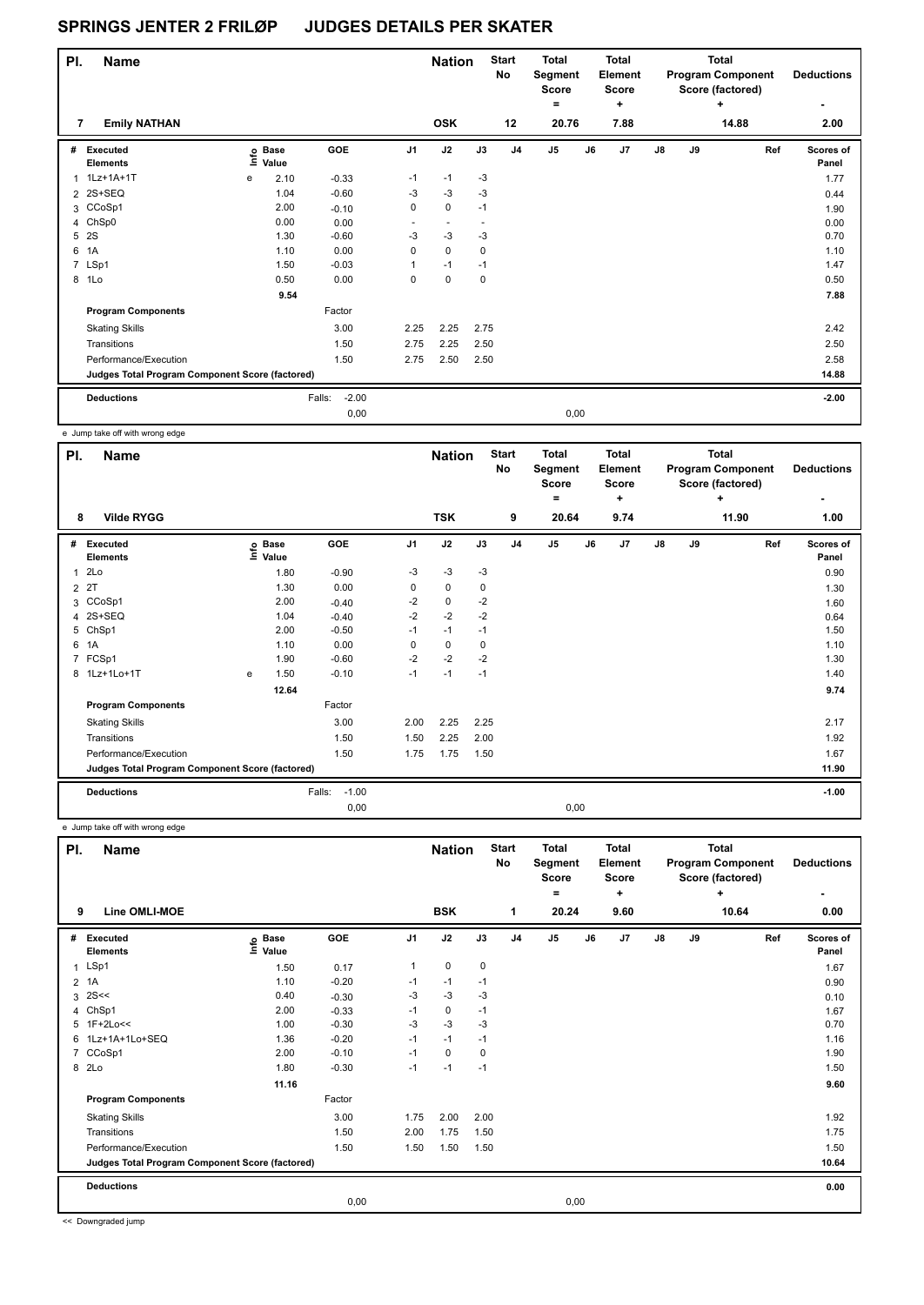| PI. | <b>Name</b>                                     |                   |         |                | <b>Nation</b> |             | <b>Start</b><br>No | <b>Total</b><br>Segment<br><b>Score</b><br>= |    | <b>Total</b><br>Element<br>Score<br>٠ |               |    | Total<br><b>Program Component</b><br>Score (factored)<br>٠ | <b>Deductions</b>  |
|-----|-------------------------------------------------|-------------------|---------|----------------|---------------|-------------|--------------------|----------------------------------------------|----|---------------------------------------|---------------|----|------------------------------------------------------------|--------------------|
| 10  | Zelda FRASER                                    |                   |         |                | <b>AKK</b>    |             | 3                  | 19.23                                        |    | 8.47                                  |               |    | 10.76                                                      | 0.00               |
| #   | Executed<br><b>Elements</b>                     | e Base<br>E Value | GOE     | J <sub>1</sub> | J2            | J3          | J <sub>4</sub>     | J <sub>5</sub>                               | J6 | J7                                    | $\mathsf{J}8$ | J9 | Ref                                                        | Scores of<br>Panel |
| 1   | 2S                                              | 1.30              | 0.00    | 0              | 0             | $\mathbf 0$ |                    |                                              |    |                                       |               |    |                                                            | 1.30               |
|     | 2 LSp1                                          | 1.50              | 0.00    | 0              | $\pmb{0}$     | 0           |                    |                                              |    |                                       |               |    |                                                            | 1.50               |
| 3   | 1 <sub>W</sub>                                  | 0.30              | $-0.27$ | $-2$           | $-3$          | -3          |                    |                                              |    |                                       |               |    |                                                            | 0.03               |
| 4   | ChSp1                                           | 2.00              | $-0.33$ | $-1$           | $-1$          | 0           |                    |                                              |    |                                       |               |    |                                                            | 1.67               |
|     | 5 2S+1Lo                                        | 1.80              | $-0.13$ | $-1$           | 0             | $-1$        |                    |                                              |    |                                       |               |    |                                                            | 1.67               |
|     | 6 CCoSp1                                        | 2.00              | $-0.70$ | $-2$           | $-2$          | -3          |                    |                                              |    |                                       |               |    |                                                            | 1.30               |
|     | 7 1F                                            | 0.50              | 0.00    | $\mathbf 0$    | $\mathbf 0$   | 0           |                    |                                              |    |                                       |               |    |                                                            | 0.50               |
|     | 8 1Lo                                           | 0.50              | 0.00    | $\pmb{0}$      | $\pmb{0}$     | 0           |                    |                                              |    |                                       |               |    |                                                            | 0.50               |
|     |                                                 | 9.90              |         |                |               |             |                    |                                              |    |                                       |               |    |                                                            | 8.47               |
|     | <b>Program Components</b>                       |                   | Factor  |                |               |             |                    |                                              |    |                                       |               |    |                                                            |                    |
|     | <b>Skating Skills</b>                           |                   | 3.00    | 1.75           | 2.00          | 2.00        |                    |                                              |    |                                       |               |    |                                                            | 1.92               |
|     | Transitions                                     |                   | 1.50    | 1.50           | 2.00          | 1.75        |                    |                                              |    |                                       |               |    |                                                            | 1.75               |
|     | Performance/Execution                           |                   | 1.50    | 1.50           | 1.75          | 1.50        |                    |                                              |    |                                       |               |    |                                                            | 1.58               |
|     | Judges Total Program Component Score (factored) |                   |         |                |               |             |                    |                                              |    |                                       |               |    |                                                            | 10.76              |
|     | <b>Deductions</b>                               |                   |         |                |               |             |                    |                                              |    |                                       |               |    |                                                            | 0.00               |

|              |                                                 |   |                            | 0,00    |                |                          |      |                    |                                              | 0,00 |                                              |               |    |                                                                   |                        |
|--------------|-------------------------------------------------|---|----------------------------|---------|----------------|--------------------------|------|--------------------|----------------------------------------------|------|----------------------------------------------|---------------|----|-------------------------------------------------------------------|------------------------|
| PI.          | <b>Name</b>                                     |   |                            |         |                | <b>Nation</b>            |      | <b>Start</b><br>No | <b>Total</b><br>Segment<br><b>Score</b><br>٠ |      | <b>Total</b><br>Element<br><b>Score</b><br>÷ |               |    | <b>Total</b><br><b>Program Component</b><br>Score (factored)<br>÷ | <b>Deductions</b><br>٠ |
| 11           | Karianne SKRETTINGLAND                          |   |                            |         |                | <b>GKK</b>               |      | 13                 | 18.19                                        |      | 6.92                                         |               |    | 11.27                                                             | 0.00                   |
| #            | Executed<br><b>Elements</b>                     |   | e Base<br>E Value<br>Value | GOE     | J <sub>1</sub> | J2                       | J3   | J <sub>4</sub>     | J <sub>5</sub>                               | J6   | J <sub>7</sub>                               | $\mathsf{J}8$ | J9 | Ref                                                               | Scores of<br>Panel     |
| $\mathbf{1}$ | 1Lz                                             | e | 0.60                       | $-0.07$ | $-1$           | 0                        | $-1$ |                    |                                              |      |                                              |               |    |                                                                   | 0.53                   |
|              | 2 CCoSp0                                        |   | 0.00                       | 0.00    | ٠              | $\overline{\phantom{a}}$ |      |                    |                                              |      |                                              |               |    |                                                                   | 0.00                   |
|              | 3 1A+SEQ                                        |   | 0.88                       | $-0.40$ | $-2$           | $-2$                     | $-2$ |                    |                                              |      |                                              |               |    |                                                                   | 0.48                   |
|              | 4 1A                                            |   | 1.10                       | $-0.20$ | $-1$           | $-1$                     | $-1$ |                    |                                              |      |                                              |               |    |                                                                   | 0.90                   |
|              | 5 LSp1                                          |   | 1.50                       | $-0.30$ | $-1$           | $-2$                     | 0    |                    |                                              |      |                                              |               |    |                                                                   | 1.20                   |
|              | 6 1F+1Lo+1Lo                                    |   | 1.50                       | 0.07    | 0              | $\mathbf{1}$             | 0    |                    |                                              |      |                                              |               |    |                                                                   | 1.57                   |
|              | 7 ChSt1                                         |   | 2.00                       | $-0.33$ | 0              | $-1$                     | $-1$ |                    |                                              |      |                                              |               |    |                                                                   | 1.67                   |
|              | 8 1Lo                                           |   | 0.50                       | 0.07    | 1              | $\pmb{0}$                | 0    |                    |                                              |      |                                              |               |    |                                                                   | 0.57                   |
|              |                                                 |   | 8.08                       |         |                |                          |      |                    |                                              |      |                                              |               |    |                                                                   | 6.92                   |
|              | <b>Program Components</b>                       |   |                            | Factor  |                |                          |      |                    |                                              |      |                                              |               |    |                                                                   |                        |
|              | <b>Skating Skills</b>                           |   |                            | 3.00    | 1.75           | 2.00                     | 2.00 |                    |                                              |      |                                              |               |    |                                                                   | 1.92                   |
|              | Transitions                                     |   |                            | 1.50    | 2.00           | 1.50                     | 1.75 |                    |                                              |      |                                              |               |    |                                                                   | 1.75                   |
|              | Performance/Execution                           |   |                            | 1.50    | 2.00           | 1.75                     | 2.00 |                    |                                              |      |                                              |               |    |                                                                   | 1.92                   |
|              | Judges Total Program Component Score (factored) |   |                            |         |                |                          |      |                    |                                              |      |                                              |               |    |                                                                   | 11.27                  |
|              | <b>Deductions</b>                               |   |                            |         |                |                          |      |                    |                                              |      |                                              |               |    |                                                                   | 0.00                   |
|              |                                                 |   |                            | 0,00    |                |                          |      |                    |                                              | 0,00 |                                              |               |    |                                                                   |                        |

e Jump take off with wrong edge

| PI. | <b>Name</b>                                     |                            |                   |                | <b>Nation</b> |      | <b>Start</b><br>No | <b>Total</b><br>Segment<br><b>Score</b><br>$=$ |    | <b>Total</b><br>Element<br><b>Score</b><br>÷ |               |    | <b>Total</b><br><b>Program Component</b><br>Score (factored)<br>٠ | <b>Deductions</b>  |
|-----|-------------------------------------------------|----------------------------|-------------------|----------------|---------------|------|--------------------|------------------------------------------------|----|----------------------------------------------|---------------|----|-------------------------------------------------------------------|--------------------|
| 12  | Ingrid SKJØNBORG                                |                            |                   |                | <b>AKK</b>    |      | 4                  | 18.05                                          |    | 7.81                                         |               |    | 11.24                                                             | 1.00               |
| #   | <b>Executed</b><br><b>Elements</b>              | e Base<br>E Value<br>Value | <b>GOE</b>        | J <sub>1</sub> | J2            | J3   | J <sub>4</sub>     | J5                                             | J6 | J7                                           | $\mathsf{J}8$ | J9 | Ref                                                               | Scores of<br>Panel |
| 1   | $2S+1T$                                         | 1.70                       | $-0.33$           | $-2$           | $-1$          | $-2$ |                    |                                                |    |                                              |               |    |                                                                   | 1.37               |
|     | 2 1A+1T+1Lo<<                                   | 1.50                       | $-0.53$           | -3             | $-2$          | $-3$ |                    |                                                |    |                                              |               |    |                                                                   | 0.97               |
| 3   | LSp1                                            | 1.50                       | $-0.80$           | -3             | $-2$          | $-3$ |                    |                                                |    |                                              |               |    |                                                                   | 0.70               |
|     | $4$ 2T <<                                       | 0.40                       | $-0.30$           | $-3$           | $-3$          | $-3$ |                    |                                                |    |                                              |               |    |                                                                   | 0.10               |
|     | 5 ChSp1                                         | 2.00                       | $-0.83$           | $-1$           | $-2$          | $-2$ |                    |                                                |    |                                              |               |    |                                                                   | 1.17               |
| 6   | 2S                                              | 1.30                       | $-0.07$           | 0              | 0             | $-1$ |                    |                                                |    |                                              |               |    |                                                                   | 1.23               |
|     | 7.1A                                            | 1.10                       | $-0.53$           | $-3$           | $-2$          | -3   |                    |                                                |    |                                              |               |    |                                                                   | 0.57               |
|     | 8 CCoSp1                                        | 2.00                       | $-0.30$           | $-1$           | 0             | $-2$ |                    |                                                |    |                                              |               |    |                                                                   | 1.70               |
|     |                                                 | 11.50                      |                   |                |               |      |                    |                                                |    |                                              |               |    |                                                                   | 7.81               |
|     | <b>Program Components</b>                       |                            | Factor            |                |               |      |                    |                                                |    |                                              |               |    |                                                                   |                    |
|     | <b>Skating Skills</b>                           |                            | 3.00              | 1.75           | 2.25          | 2.25 |                    |                                                |    |                                              |               |    |                                                                   | 2.08               |
|     | Transitions                                     |                            | 1.50              | 1.75           | 1.75          | 1.75 |                    |                                                |    |                                              |               |    |                                                                   | 1.75               |
|     | Performance/Execution                           |                            | 1.50              | 1.50           | 1.75          | 1.50 |                    |                                                |    |                                              |               |    |                                                                   | 1.58               |
|     | Judges Total Program Component Score (factored) |                            |                   |                |               |      |                    |                                                |    |                                              |               |    |                                                                   | 11.24              |
|     | <b>Deductions</b>                               |                            | $-1.00$<br>Falls: |                |               |      |                    |                                                |    |                                              |               |    |                                                                   | $-1.00$            |
|     |                                                 |                            | 0,00              |                |               |      |                    | 0,00                                           |    |                                              |               |    |                                                                   |                    |

<< Downgraded jump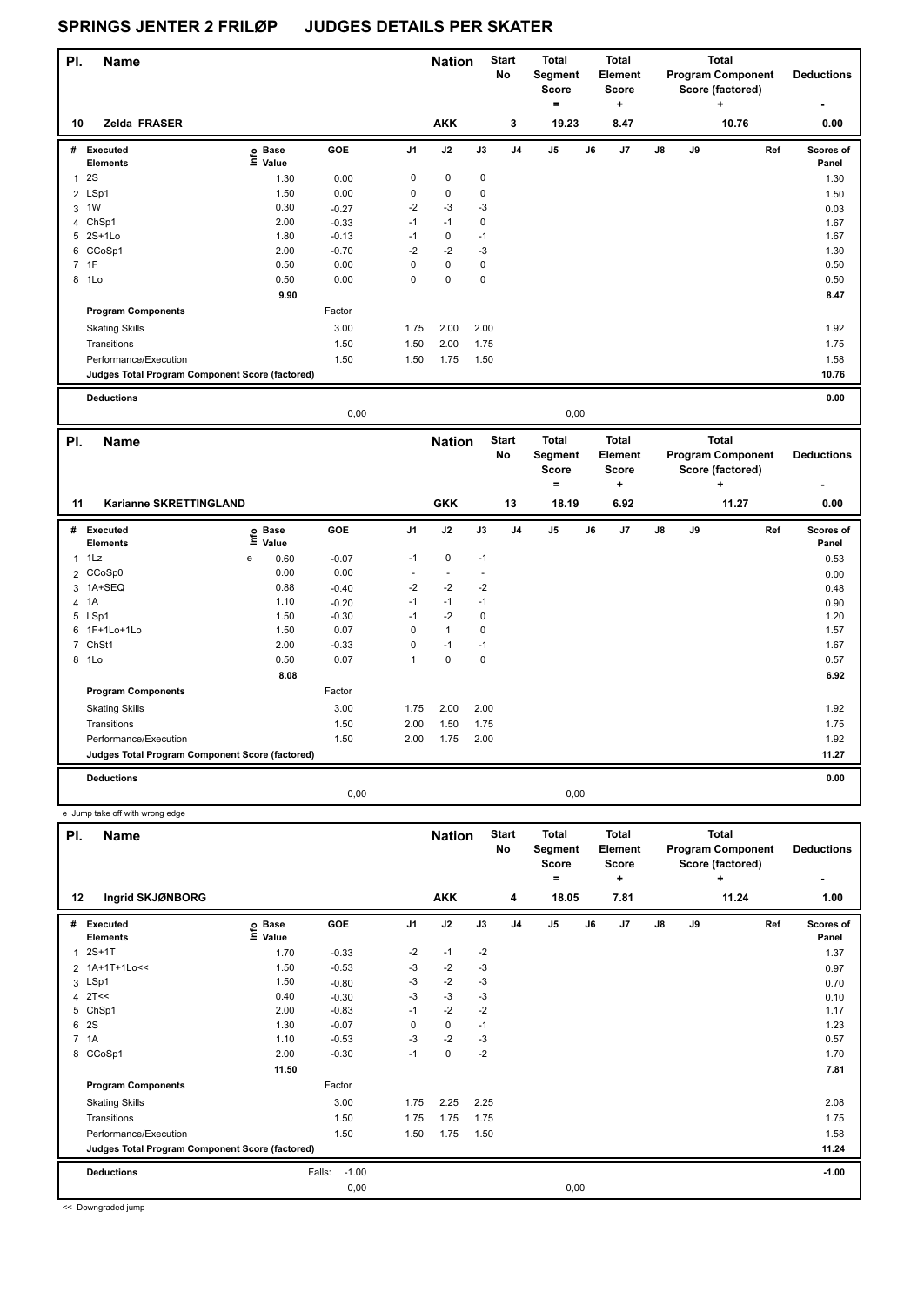| PI.            | <b>Name</b>                                     |   |                   |            |                | <b>Nation</b> |             | <b>Start</b><br><b>No</b> | <b>Total</b><br>Segment<br><b>Score</b><br>٠ |      | <b>Total</b><br>Element<br><b>Score</b><br>$\ddot{}$ |    |    | Total<br><b>Program Component</b><br>Score (factored)<br>٠ | <b>Deductions</b>  |
|----------------|-------------------------------------------------|---|-------------------|------------|----------------|---------------|-------------|---------------------------|----------------------------------------------|------|------------------------------------------------------|----|----|------------------------------------------------------------|--------------------|
| 13             | <b>Celine FOYN</b>                              |   |                   |            |                | <b>AKK</b>    |             | 7                         | 17.49                                        |      | 8.49                                                 |    |    | 9.00                                                       | 0.00               |
| #              | Executed<br><b>Elements</b>                     |   | e Base<br>⊑ Value | <b>GOE</b> | J <sub>1</sub> | J2            | J3          | J <sub>4</sub>            | J <sub>5</sub>                               | J6   | J7                                                   | J8 | J9 | Ref                                                        | Scores of<br>Panel |
| $\mathbf{1}$   | LSp1                                            |   | 1.50              | $-0.70$    | $-2$           | $-2$          | $-3$        |                           |                                              |      |                                                      |    |    |                                                            | 0.80               |
| $\overline{2}$ | 1Lz                                             | e | 0.60              | $-0.13$    | $-1$           | $-1$          | $-2$        |                           |                                              |      |                                                      |    |    |                                                            | 0.47               |
|                | 3 ChSp1                                         |   | 2.00              | 0.00       | 0              | 0             | 0           |                           |                                              |      |                                                      |    |    |                                                            | 2.00               |
|                | 4 1A+SEQ                                        |   | 0.88              | $-0.33$    | $-2$           | $-2$          | $-1$        |                           |                                              |      |                                                      |    |    |                                                            | 0.55               |
|                | 5 1F+1Lo+1Lo                                    |   | 1.50              | 0.00       | 0              | $\mathbf 0$   | $\mathbf 0$ |                           |                                              |      |                                                      |    |    |                                                            | 1.50               |
|                | 6 CCoSp1                                        |   | 2.00              | $-0.30$    | $-1$           | $-1$          | $-1$        |                           |                                              |      |                                                      |    |    |                                                            | 1.70               |
|                | 7 1F                                            |   | 0.50              | 0.00       | $\Omega$       | $\mathbf 0$   | $\mathbf 0$ |                           |                                              |      |                                                      |    |    |                                                            | 0.50               |
| 8              | 1A                                              |   | 1.10              | $-0.13$    | 0              | $-1$          | $-1$        |                           |                                              |      |                                                      |    |    |                                                            | 0.97               |
|                |                                                 |   | 10.08             |            |                |               |             |                           |                                              |      |                                                      |    |    |                                                            | 8.49               |
|                | <b>Program Components</b>                       |   |                   | Factor     |                |               |             |                           |                                              |      |                                                      |    |    |                                                            |                    |
|                | <b>Skating Skills</b>                           |   |                   | 3.00       | 1.50           | 1.25          | 1.75        |                           |                                              |      |                                                      |    |    |                                                            | 1.50               |
|                | Transitions                                     |   |                   | 1.50       | 1.50           | 1.50          | 1.50        |                           |                                              |      |                                                      |    |    |                                                            | 1.50               |
|                | Performance/Execution                           |   |                   | 1.50       | 1.75           | 1.25          | 1.50        |                           |                                              |      |                                                      |    |    |                                                            | 1.50               |
|                | Judges Total Program Component Score (factored) |   |                   |            |                |               |             |                           |                                              |      |                                                      |    |    |                                                            | 9.00               |
|                | <b>Deductions</b>                               |   |                   |            |                |               |             |                           |                                              |      |                                                      |    |    |                                                            | 0.00               |
|                |                                                 |   |                   | 0,00       |                |               |             |                           |                                              | 0,00 |                                                      |    |    |                                                            |                    |

e Jump take off with wrong edge

| PI.            | <b>Name</b>                                     |   |                                  |         |                          | <b>Nation</b>            |      | <b>Start</b><br>No | <b>Total</b><br>Segment<br><b>Score</b><br>٠ |    | Total<br>Element<br><b>Score</b><br>÷ |               |    | Total<br><b>Program Component</b><br>Score (factored)<br>٠ | <b>Deductions</b>  |
|----------------|-------------------------------------------------|---|----------------------------------|---------|--------------------------|--------------------------|------|--------------------|----------------------------------------------|----|---------------------------------------|---------------|----|------------------------------------------------------------|--------------------|
| 14             | <b>Elise JOHNSRUD</b>                           |   |                                  |         |                          | <b>TT</b>                |      | 15                 | 17.05                                        |    | 5.54                                  |               |    | 11.51                                                      | 0.00               |
| #              | Executed<br><b>Elements</b>                     |   | <b>Base</b><br>e Base<br>⊑ Value | GOE     | J <sub>1</sub>           | J2                       | J3   | J <sub>4</sub>     | J <sub>5</sub>                               | J6 | J7                                    | $\mathsf{J}8$ | J9 | Ref                                                        | Scores of<br>Panel |
| 1              | 1F+1Lo+1T<<                                     |   | 1.00                             | $-0.23$ | $-2$                     | $-2$                     | $-3$ |                    |                                              |    |                                       |               |    |                                                            | 0.77               |
|                | $2$ 1A<<                                        |   | 0.00                             | 0.00    | $\overline{\phantom{0}}$ |                          |      |                    |                                              |    |                                       |               |    |                                                            | 0.00               |
| 3              | 1Lo+1Lo                                         |   | 1.00                             | 0.00    | 0                        | $\mathbf 0$              | 0    |                    |                                              |    |                                       |               |    |                                                            | 1.00               |
|                | 4 ChSp1                                         |   | 2.00                             | $-0.33$ | 0                        | $\Omega$                 | $-2$ |                    |                                              |    |                                       |               |    |                                                            | 1.67               |
| 5              | CCoSp0                                          |   | 0.00                             | 0.00    | ٠                        | $\overline{\phantom{a}}$ |      |                    |                                              |    |                                       |               |    |                                                            | 0.00               |
| 6              | 1Lz                                             | e | 0.60                             | $-0.17$ | $-1$                     | $-2$                     | $-2$ |                    |                                              |    |                                       |               |    |                                                            | 0.43               |
| $\overline{7}$ | 1F                                              |   | 0.50                             | 0.07    | 1                        | $\mathbf 0$              | 0    |                    |                                              |    |                                       |               |    |                                                            | 0.57               |
|                | 8 LSp1                                          |   | 1.50                             | $-0.40$ | $-1$                     | $-2$                     | $-1$ |                    |                                              |    |                                       |               |    |                                                            | 1.10               |
|                |                                                 |   | 6.60                             |         |                          |                          |      |                    |                                              |    |                                       |               |    |                                                            | 5.54               |
|                | <b>Program Components</b>                       |   |                                  | Factor  |                          |                          |      |                    |                                              |    |                                       |               |    |                                                            |                    |
|                | <b>Skating Skills</b>                           |   |                                  | 3.00    | 2.25                     | 2.00                     | 1.75 |                    |                                              |    |                                       |               |    |                                                            | 2.00               |
|                | Transitions                                     |   |                                  | 1.50    | 1.75                     | 1.50                     | 1.75 |                    |                                              |    |                                       |               |    |                                                            | 1.67               |
|                | Performance/Execution                           |   |                                  | 1.50    | 2.25                     | 1.75                     | 2.00 |                    |                                              |    |                                       |               |    |                                                            | 2.00               |
|                | Judges Total Program Component Score (factored) |   |                                  |         |                          |                          |      |                    |                                              |    |                                       |               |    |                                                            | 11.51              |
|                | <b>Deductions</b>                               |   |                                  |         |                          |                          |      |                    |                                              |    |                                       |               |    |                                                            | 0.00               |
|                |                                                 |   |                                  | 0,00    |                          |                          |      |                    | 0,00                                         |    |                                       |               |    |                                                            |                    |

<< Downgraded jump e Jump take off with wrong edge

| PI.            | Name                                            |                            |                   |                | <b>Nation</b>            |                          | <b>Start</b><br><b>No</b> | <b>Total</b><br>Segment<br><b>Score</b><br>$\equiv$ |    | <b>Total</b><br>Element<br><b>Score</b><br>٠ |               |    | <b>Total</b><br><b>Program Component</b><br>Score (factored)<br>$\ddot{}$ | <b>Deductions</b><br>٠    |
|----------------|-------------------------------------------------|----------------------------|-------------------|----------------|--------------------------|--------------------------|---------------------------|-----------------------------------------------------|----|----------------------------------------------|---------------|----|---------------------------------------------------------------------------|---------------------------|
| 15             | Helene JØRGENSEN                                |                            |                   |                | <b>AKK</b>               |                          | 16                        | 16.22                                               |    | 6.96                                         |               |    | 11.26                                                                     | 2.00                      |
| #              | Executed<br><b>Elements</b>                     | <b>Base</b><br>۴ů<br>Value | GOE               | J <sub>1</sub> | J2                       | J3                       | J <sub>4</sub>            | J5                                                  | J6 | J7                                           | $\mathsf{J}8$ | J9 | Ref                                                                       | <b>Scores of</b><br>Panel |
| 1              | 2S+1T+1Lo                                       | 2.20                       | $-0.27$           | $-1$           | $-1$                     | $-2$                     |                           |                                                     |    |                                              |               |    |                                                                           | 1.93                      |
| $\overline{2}$ | ChSp1                                           | 2.00                       | $-0.50$           | 0              | 0                        | $-3$                     |                           |                                                     |    |                                              |               |    |                                                                           | 1.50                      |
| 3              | 2S                                              | 1.30                       | $-0.60$           | -3             | $-3$                     | $-3$                     |                           |                                                     |    |                                              |               |    |                                                                           | 0.70                      |
| 4              | CCoSp0                                          | 0.00                       | 0.00              | ٠              | $\overline{\phantom{a}}$ | $\overline{\phantom{a}}$ |                           |                                                     |    |                                              |               |    |                                                                           | 0.00                      |
|                | 5 2Lo<<                                         | 0.50                       | $-0.30$           | $-3$           | $-3$                     | $-3$                     |                           |                                                     |    |                                              |               |    |                                                                           | 0.20                      |
| 6              | 1F                                              | 0.50                       | 0.00              | 0              | $\mathbf 0$              | $\mathbf 0$              |                           |                                                     |    |                                              |               |    |                                                                           | 0.50                      |
| $\overline{7}$ | 1A                                              | 1.10                       | $-0.07$           | 0              | $\mathbf 0$              | $-1$                     |                           |                                                     |    |                                              |               |    |                                                                           | 1.03                      |
|                | 8 LSp1                                          | 1.50                       | $-0.40$           | 0              | $-1$                     | -3                       |                           |                                                     |    |                                              |               |    |                                                                           | 1.10                      |
|                |                                                 | 9.10                       |                   |                |                          |                          |                           |                                                     |    |                                              |               |    |                                                                           | 6.96                      |
|                | <b>Program Components</b>                       |                            | Factor            |                |                          |                          |                           |                                                     |    |                                              |               |    |                                                                           |                           |
|                | <b>Skating Skills</b>                           |                            | 3.00              | 2.00           | 1.75                     | 1.75                     |                           |                                                     |    |                                              |               |    |                                                                           | 1.83                      |
|                | Transitions                                     |                            | 1.50              | 2.00           | 2.25                     | 2.25                     |                           |                                                     |    |                                              |               |    |                                                                           | 2.17                      |
|                | Performance/Execution                           |                            | 1.50              | 1.75           | 1.75                     | 1.50                     |                           |                                                     |    |                                              |               |    |                                                                           | 1.67                      |
|                | Judges Total Program Component Score (factored) |                            |                   |                |                          |                          |                           |                                                     |    |                                              |               |    |                                                                           | 11.26                     |
|                | <b>Deductions</b>                               |                            | $-2.00$<br>Falls: |                |                          |                          |                           |                                                     |    |                                              |               |    |                                                                           | $-2.00$                   |
|                |                                                 |                            | 0,00              |                |                          |                          |                           | 0,00                                                |    |                                              |               |    |                                                                           |                           |

<< Downgraded jump